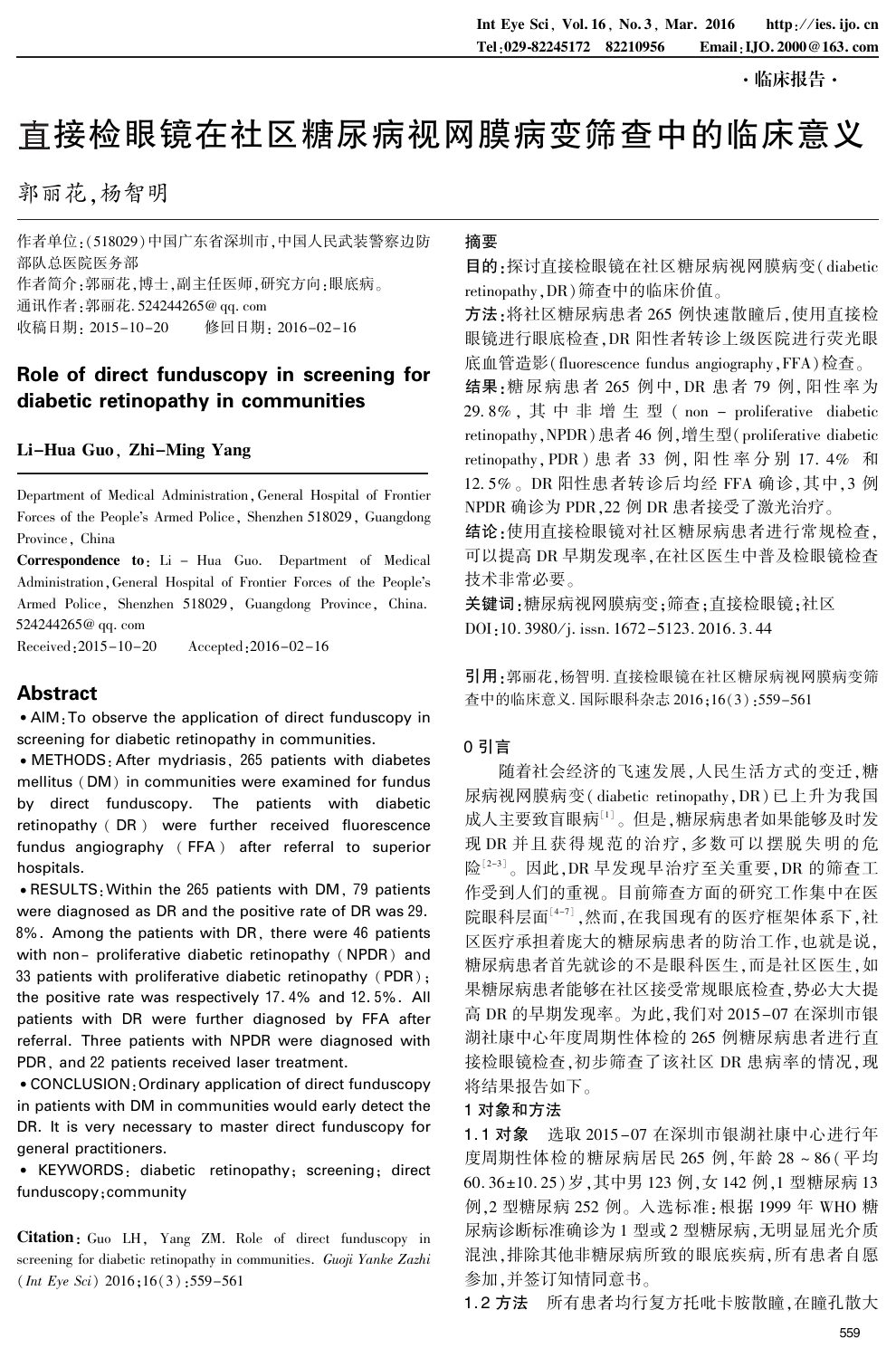6mm 时,由眼科专业医师进行直接检眼镜检查。 根据 2002 年国际糖尿病视网膜病变分期标准诊断为非糖尿病 视网膜病变(non-diabetic retinopathy,NDR)或糖尿病视网 膜病变( diabetic retinopathy,DR),单眼发现 DR 即为 DR 阳性,并按视网膜病变的严重程度分为 3 组,即无 DR (NDR ) 组、 非 增 生 型 DR ( non - proliferative diabetic retinopathy,NPDR) 组、 增 生 型 DR ( proliferative diabetic retinopathy,PDR)组,其中,NPDR 组和 PDR 组转上级医院 进 一 步 荧 光 眼 底 血 管 造 影 ( fluorescence fundus angiography,FFA)检查。

统计学分析:采用 SPSS 13.0 分析软件对数据进行 RxC 表及四格表 $\chi^2$  检验或 Fisher 确切概率法分析, P<0.05 为 差异具有统计学意义。

## 2 结果

2. 1 DR 患病率筛查情况 本研究 265 例糖尿病患者中, 发现 DR 患者 79 例,阳性率为 29. 8% ,1、2 型糖尿病患者 DR 阳性率分别为 69. 2% 和 27. 8% ,差异有统计学意义 (Fisher 确切概率法,P < 0. 05 ),筛查情况见表 1,其中 NPDR 患者 46 例,PDR 患者 33 例,阳性率分别 17. 4% 和 12. 5% 。 DR 患者男 32 例、女 47 例,阳性率分别为 12. 1% 和 17.7% ,差异无统计学意义( $\chi^2$  = 1.580, $P$  = 0.209),不 同年龄段 DR 阳性率筛查情况见表 2,差异无统计学意义  $(\chi^2 = 3.088, P = 0.543)$ 

2. 2 DR 阳性患者转诊情况 本研究共筛查 265 例糖尿病 患者,通过直接检眼镜诊断的 DR 阳性患者 79 例,于检查 后 1mo 在上级三甲医院或专科医院进行 FFA 检查得到进 一步确诊,转诊率为 29. 8% ;其中 3 例 NPDR 经 FFA 确诊 为 PDR,诊断一致率为 96. 2% ;共有 22 例患者因有毛细 血管无灌注、黄斑水肿或新生血管及渗漏等现象接受激光 治疗,占筛查人数 8. 3% 。

#### 3 讨论

根据早期糖尿病视网膜病变研究( the Early Treatment Diabetic Retinopathy Study,ETDRS) 和糖尿病控制与并发 症试验(the Diabetes Control and Complications Test,DCCT) 提出,DR 检查的主要目的是检出需要眼科综合检查和治 疗的 DR 患者。 通过视力受到损害之前的定期眼部检查, 早期发现威胁视力的 DR,是降低 DR 致盲的关键。 目前 诊断 DR 以 FFA 和 7 个标准视野立体彩色眼底照相为金 标准。 FFA 能够检查出眼底镜下或眼底彩色照片上不能 检出的早期 DR,眼底镜下没有阳性发现的患者约有 21% FFA 能够检出阳性表现,但是,根据美国 ETDRS 的建议, 严重 NPDR 需要进行全视网膜激光光凝术,而早期 DR 患 者的临床症状轻微,不需要激光治疗,因此,FFA 不适用于 DR 筛查。 7 个标准视野立体彩色眼底照相重复性好、精 确度高,但操作复杂、要求高,也不适用于 DR 筛查。 近 年,国内外研究多推荐免散瞳眼底照相作为 DR 的主要筛 查工具 $\left| \frac{4-5}{5} \right|$ 。

研究数据表明,以中度 NPDR 为阈值时,免散瞳眼底 照相检查可有效筛查 DR,普遍认为此方法简易价廉、图像 直观、易于留存,具有与 FFA 诊断结果高度的一致性,敏 感性和特异性均优于直接检眼镜用于 DR 的筛查和随 诊[6-8] ;彭金娟等[<sup>9]</sup>进一步将免散瞳眼底照相检查联合网

| 表 1<br>不同类型糖尿病患者 DR 筛查情况 | 例    |      |      |            |
|--------------------------|------|------|------|------------|
| 糖尿病分型                    | 筛杳例数 | NDR. | NPDR | <b>PDR</b> |
| 1 型                      | 13   |      |      |            |
| 2型                       | 252  | 182  | 43   | 27         |
| 合计                       | 265  | 186  | 46   | 33         |

Fisher 确切概率法, $P = 0.003$ 。

|  | 表 2 不同年龄阶段 DR 筛查情况 |  |
|--|--------------------|--|
|--|--------------------|--|

| 年龄(岁)        | 筛查例数 | <b>NDR</b> | <b>NPDR</b> | <b>PDR</b> |
|--------------|------|------------|-------------|------------|
| $28 \sim 39$ | 9    | 7          | 2           | $_{0}$     |
| $40 \sim 49$ | 30   | 23         | 5           | 2          |
| $50 - 59$    | 81   | 60         | 11          | 10         |
| $60 - 69$    | 106  | 72         | 19          | 15         |
| 70 以上        | 39   | 24         | 9           | 6          |
| 合计           | 265  | 186        | 46          | 33         |

络技术用于社区 DR 筛查,为探索新型的 DR 远程筛查模 式展现了很好的远景。 但必须指出,现阶段该方法仍存在 一定的局限和不足,所获取的眼底图像会出现与风景图像 不同的特点,如对焦不准,对比度差,光照过强或过弱,视 场边缘细节模糊等,以至于隐藏某些病灶,如微血管瘤等, 影响阅片的准确性'''';美国眼科学会通过总结历史文献 认为'''' ,眼底照相可以作为筛查需要转诊治疗的 DR 患者 的工具,但并不能替代眼科综合检查,而且有学者提出,眼 底照相进行 DR 筛查并不充分,即使眼底病专业医师观察 眼底图像时也会发生 20% 以上的假阴性率<sup>[12]</sup> ;国内毛彦 琪等[13]研究也发现,眼底照相检出硬性渗出和静脉出血 的灵敏度较高,但检出微血管瘤、斑点出血、棉绒斑和毛细 血管异常的敏感度较低。 因此,眼底镜检查的实时观察有 其自身的优势,仍然是 DR 筛查的常用方法。王中颖[14]的 研究中,设定Ⅱ期 DR 为筛查阈值时,虽然免散瞳眼底照 相的敏感性高于直接检眼镜,但直接检眼镜检查与免散瞳 眼底照相的特异性基本一致;于强等[15] 将常用的几种检 查方法进行研究比较, 设定Ⅲ期 DR 为筛查阈值, 得出直 接检眼镜检查与 7 个方位眼底彩色像片及 2 张 35 度眼底 后极部彩色像片的有效性和实用性无明显差异,作为筛查 工具更简单更经济,适合我国不同经济水平地区根据本地 实际情况选用。 本研究选择在社区层面,利用社康中心现 有的 条 件, 进 行 散 瞳 直 接 检 眼 镜 检 查, DR 阳 性 率 为 29.8% ,在国内外研究报道的结果范围区间<sup>[16-18]</sup> , DR 阳 性者转上级医院或专科医院 FFA 检查进一步证实,一致 率达 96. 2% ,并对有威胁视力的 DR 患者进行了及时的治 疗,起到了筛查的目的。

新医改明确指出,糖尿病患者的二级预防主战场在基 层医院或社康中心。 那么,DR 的防治工作也应当下沉到 社区层面。 社区医生作为社区居民健康的守门人,可以为 糖尿病患者提供及时、便捷、连续的健康服务,可以做到糖 尿病患者一经确诊就能及时检查眼底情况。 虽然可能只 是初步的筛查,但是能够早期发现异常眼底,及时转诊到 上级医院或专科医院,临床意义也是非常重要的,不但能 使患者得到及时治疗,同时能达到强化糖尿病患者需要定 期检查眼底的宣教效果。 社区医生掌握眼底镜检查技术,